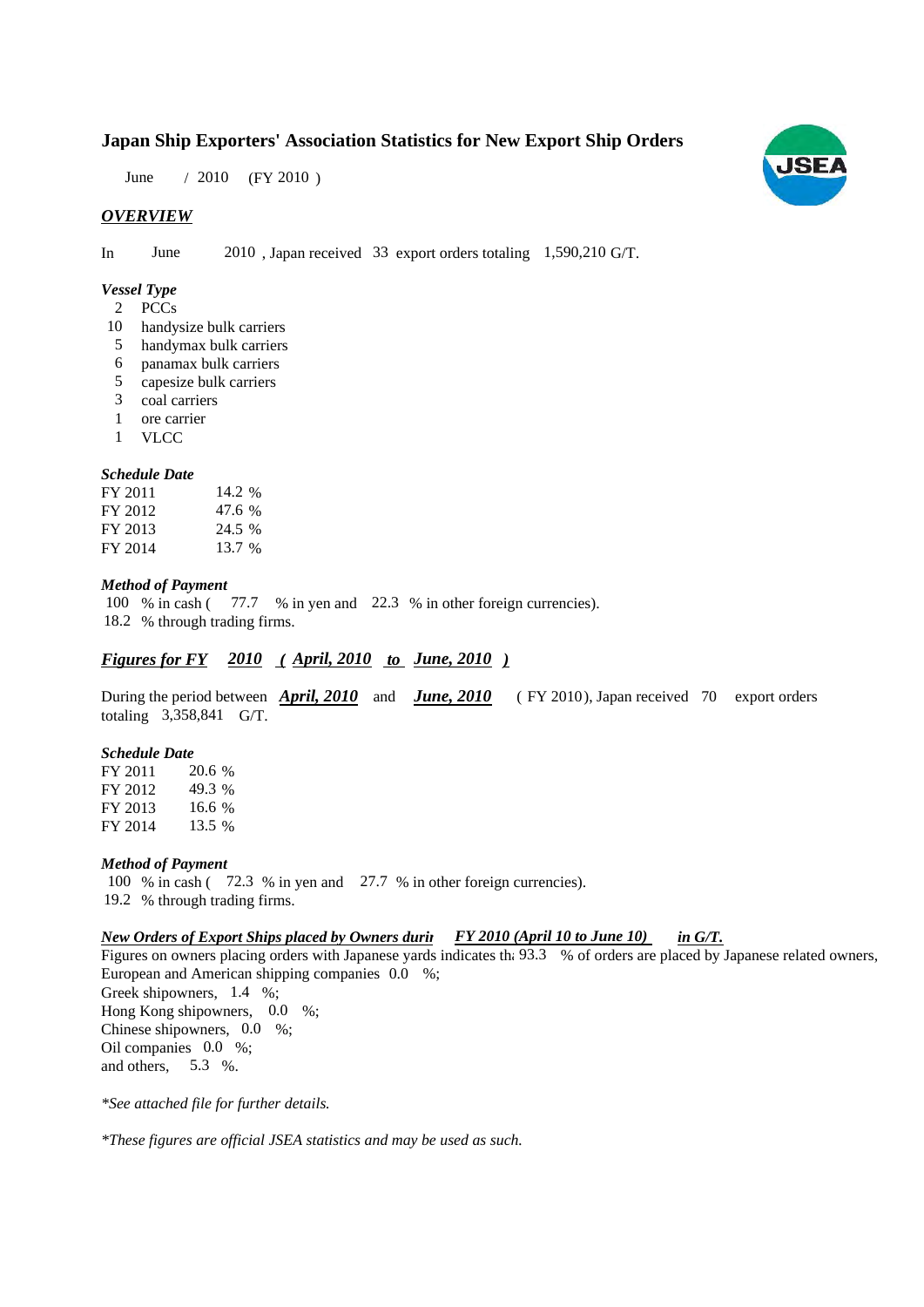## New Export Orders Placed in June 2010 (FY 2010) Based on Fiscal Year

JSEA (July 2010)

| Description           | Apr 09 to Mar 10 |           | Apr 09 to Feb 10 |           | March 2010 |         | April 2010 |         | May 2010 |         | June 2010       |           | Apr $10$ to Jun $10$ |           | Jan $10$ to Jun $10$ |           |
|-----------------------|------------------|-----------|------------------|-----------|------------|---------|------------|---------|----------|---------|-----------------|-----------|----------------------|-----------|----------------------|-----------|
|                       | No.              | G/T       | No.              | G/T       | No.        | G/T     | No.        | G/T     | No.      | G/T     | No.             | G/T       | No.                  | G/T       | No.                  | G/T       |
| <b>General Cargos</b> |                  | 587,900   |                  | 587,900   |            |         |            | 131.500 |          |         |                 | 92,000    |                      | 223,500   |                      | 277,700   |
| <b>Bulk Carriers</b>  | 92               | 3,799,191 | 74               | 2,871,170 | 18         | 928,021 | 18         | 702.291 | 16       | 774,540 | 30 <sup>1</sup> | 1,337,910 | 64                   | 2,814,741 | 93                   | 4,205,832 |
| <b>Tankers</b>        |                  | .939,500  |                  | 1,939,500 |            |         |            |         |          | 160,300 |                 | 160,300   |                      | 320,600L  |                      | 658,900   |
| Combined Carriers     |                  |           |                  |           |            |         |            |         |          |         |                 |           |                      |           |                      |           |
| Others                |                  | 14.000    |                  | 14.000    |            |         |            |         |          |         |                 |           |                      |           |                      |           |
| Total                 | 119              | 6,340,591 | 101              | 5,412,570 | 18         | 928,021 | <b>20</b>  | 833,791 |          | 934,840 | 33              | 1,590,210 | 70 <sub>1</sub>      | 3,358,841 | 104                  | 5,142,432 |
| FF 2009 / FY2008 (%)  |                  | $*43.5$   |                  | 38.6      |            | 169.4   |            | 203.3   |          | 658.9   |                 | 249.6     |                      | 282.5     |                      | ** 219.4  |
| In CGT                |                  | 2,683,048 |                  | 2,302,844 |            | 380,204 |            | 394,220 |          | 364,518 |                 | 673,244   |                      | 1,431,982 |                      | 2,160,851 |

*Figures for shipbuilding orders of 500 G/T and over for export as steel vessels placed with JSEA members are covered.*

\*FY 2009/FY2008

\*\*Calendar Year 2010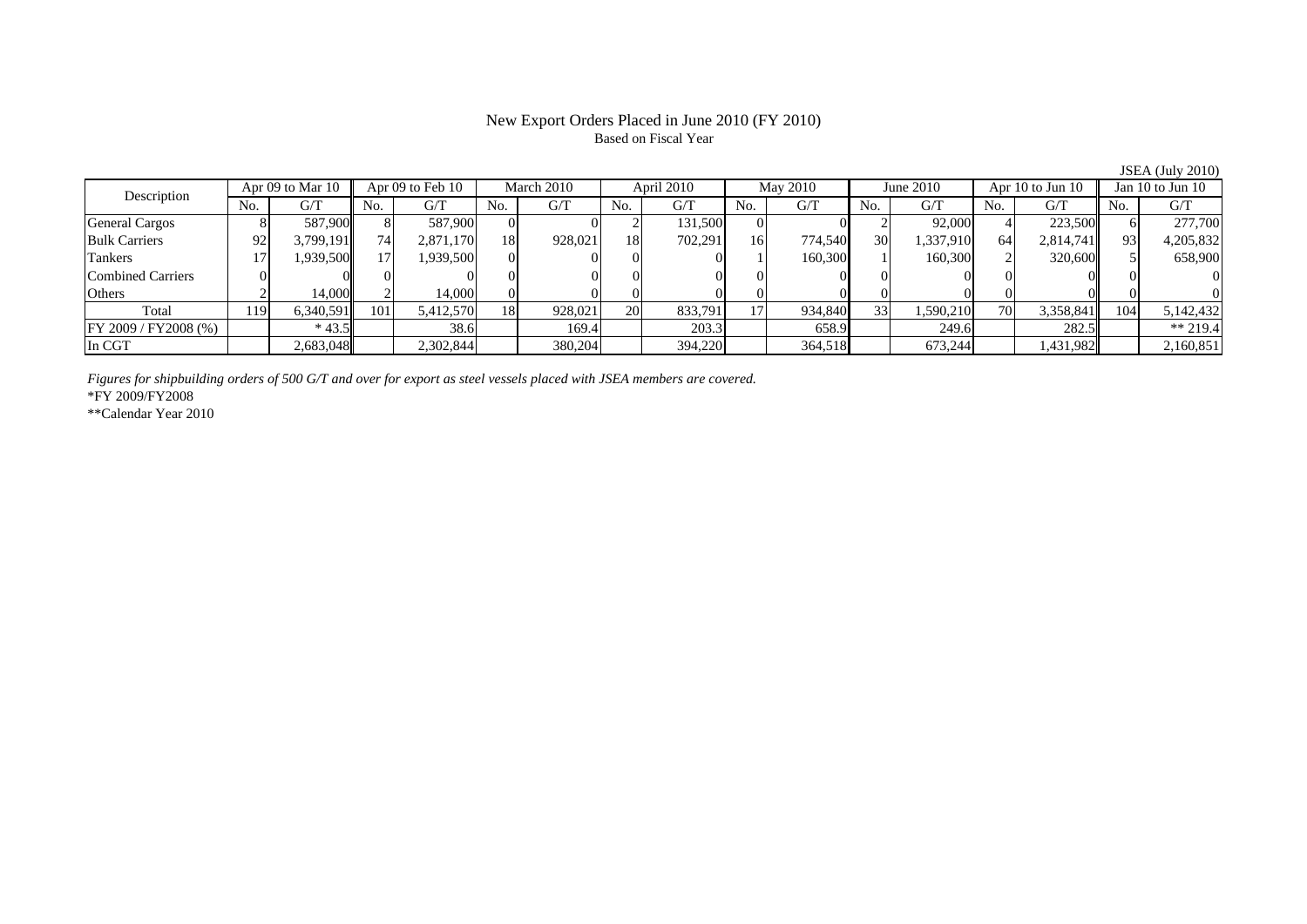## Export Ships Delivered in June 2010 (FY 2010) Based on Fiscal Year

JSEA (July 2010)

| Description              |     | Apr 09 to Mar 10 |     | Apr $09$ to Feb $10$ |     | March 2010 |     | April 2010 |                | May 2010  |     | June $2010$ |     | Apr $10$ to Jun $10$ |      | Jan $10$ to Jun $10$ |  |
|--------------------------|-----|------------------|-----|----------------------|-----|------------|-----|------------|----------------|-----------|-----|-------------|-----|----------------------|------|----------------------|--|
|                          | No. | G/T              | No. | G/T                  | No. | G/T        | No. | G/T        | N <sub>o</sub> | G/T       | No. | G/T         | No. | G/T                  | No.  | G/T                  |  |
| <b>General Cargos</b>    | 19. | 815.567          | 161 | 618,067              |     | 197,500    |     | 252,197    |                | 71.787    |     | 318,103     |     | 642,087              |      | 894,683              |  |
| <b>Bulk Carriers</b>     | 240 | 10,782,942       | 212 | 9,480,629            | 28  | ,302,313   | 18  | 911,220    | 16             | 669,496   | 21  | 1,069,206   | 55  | 2,649,922            | 1351 | 6,210,481            |  |
| Tankers                  | 90  | 4,974,340        | 80  | 4,190,623            | 10  | 783.717    | 10  | 477,608    |                | 381,150   |     | 330,129     | 22  | 1,188,887            | 50I  | 2,923,907            |  |
| <b>Combined Carriers</b> |     |                  |     |                      |     |            |     |            |                |           |     |             |     |                      |      |                      |  |
| Others                   |     |                  |     |                      |     |            |     |            |                |           |     |             |     |                      |      |                      |  |
| Total                    | 349 | 16,572,849       | 308 | 14,289,319           | 41  | 2,283,530  | 34  | 1,641,025  | 22             | 1,122,433 | 32  | 1,717,438   | 88  | 4,480,896            | 202  | 10,029,071           |  |
| FY 2009 / FY 2008 (%)    |     | $*105.1$         |     | 101.2                |     | 138.5      |     | 111.8      |                | 147.1     |     | 122.9       |     | 123.5                |      | $** 117.3$           |  |
| In CGT                   |     | 7,602,068        |     | 6,638,594            |     | 963,474    |     | 738,307    |                | 459,663   |     | 763,554     |     | 1,961,524            |      | 4,432,726            |  |

*Deliveries of new shipbuilding orders of 500 G/T and over for export as steel vessels placed with JSEA members are covered.*

\*FY 2009/FY2008

\*\*Calendar Year 2010